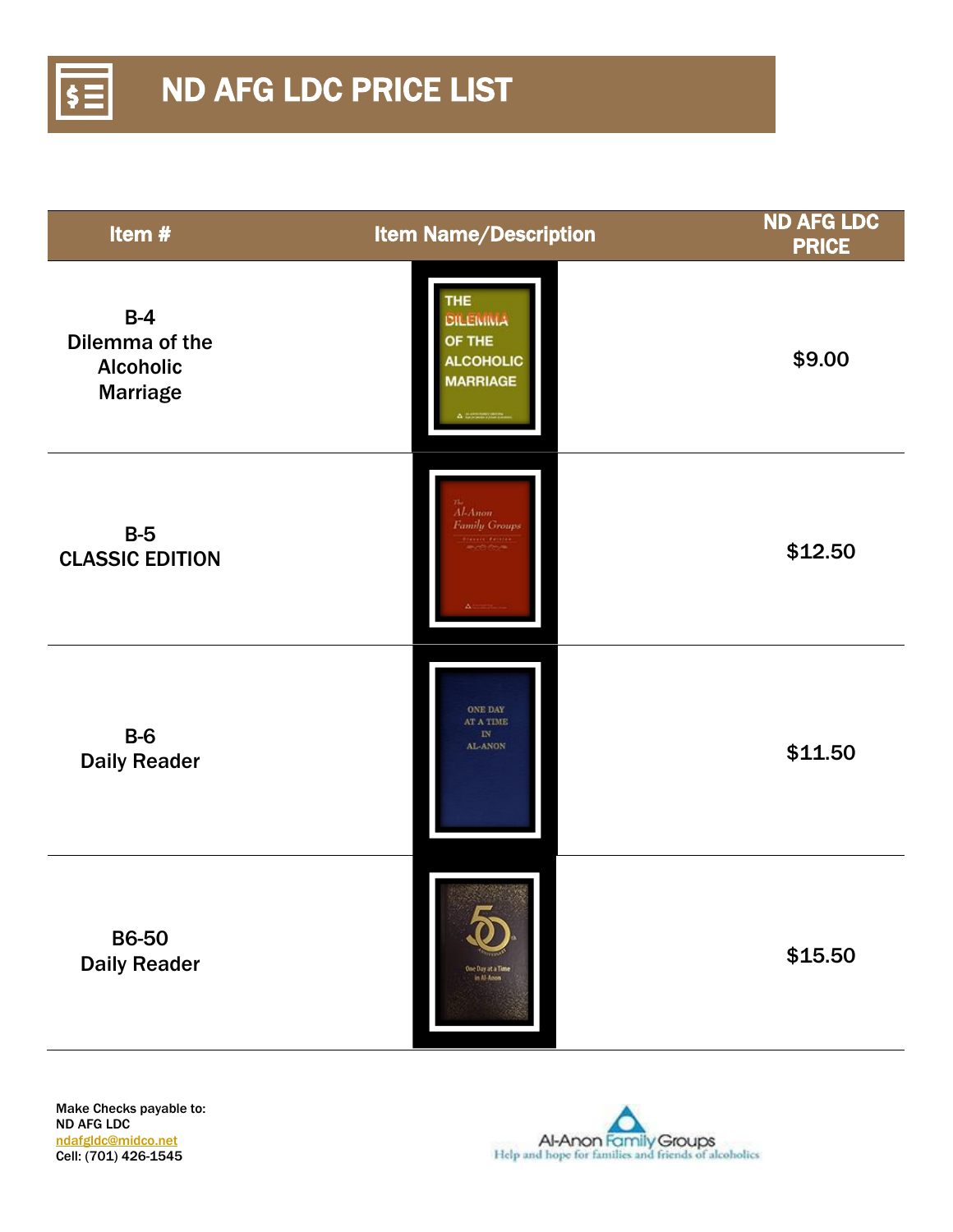

| <b>B7</b><br><b>Lois Remembers</b><br>(soft cover)                                        | Lois<br>Remembers                                             | \$11.50 |
|-------------------------------------------------------------------------------------------|---------------------------------------------------------------|---------|
| <b>B-8</b><br><b>Al-Anon's Twelve</b><br>Steps &<br><b>Traditions -</b><br><b>Revised</b> | Al-Anon's<br><b>Twelve</b><br>Steps<br>Twelve<br>Traditions   | \$10.50 |
| $B-11$<br>As We<br><b>Understood</b>                                                      | understood                                                    | \$11.50 |
| $B-14$<br><b>Daily Reader</b><br>(LARGE PRINT)                                            | <b>ONE DAY</b><br>AT A TIME<br>$\mathbf{N}$<br><b>AL-ANON</b> | \$14.50 |

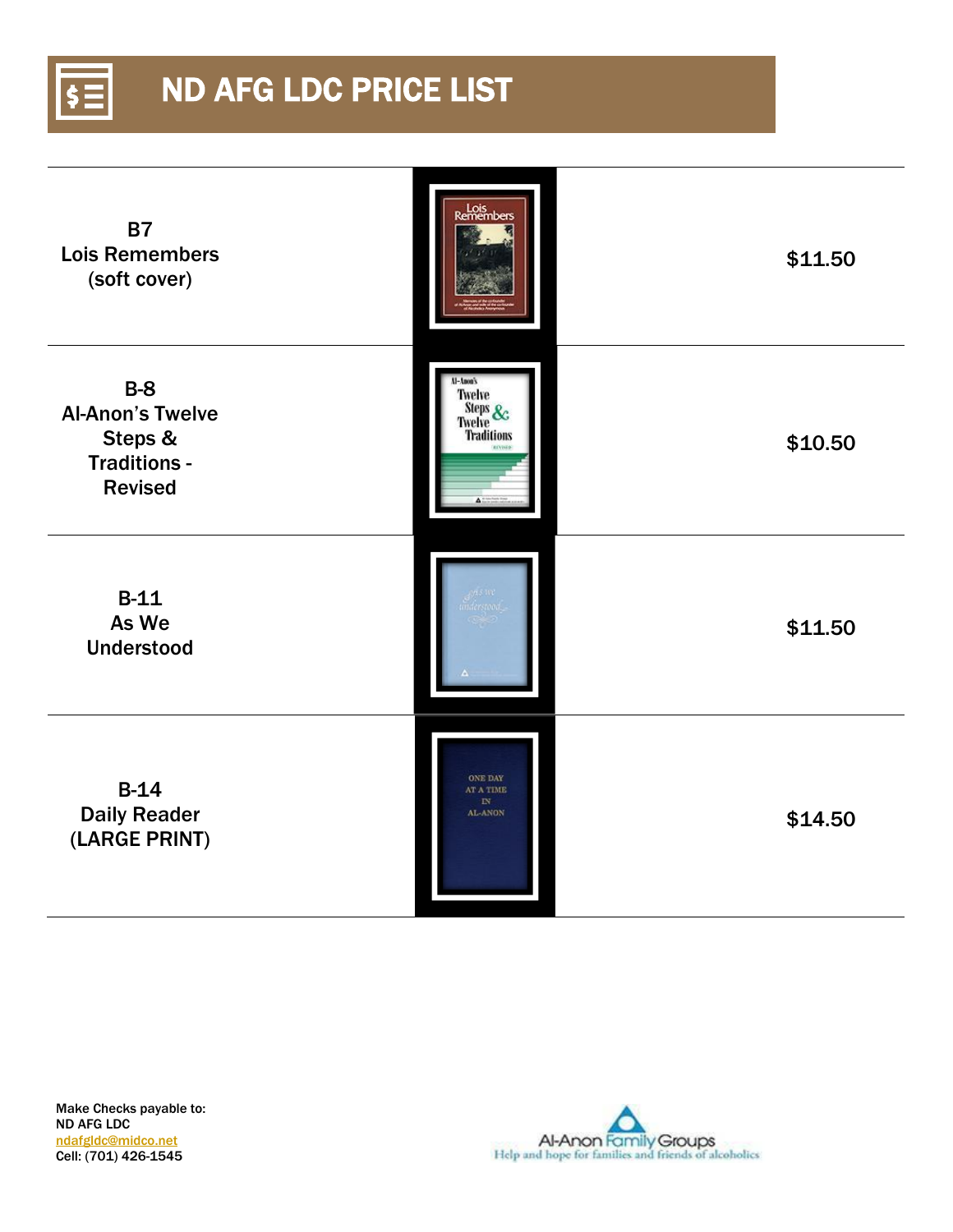

| $B-15$<br>In All Our Affairs                                       | Our<br>Affairs<br>Making Crises<br>Work for You | \$12.50 |
|--------------------------------------------------------------------|-------------------------------------------------|---------|
| $B-16$<br><b>Daily Reader</b>                                      | Courage<br>Change                               | \$14.50 |
| $B-17$<br><b>Daily Reader</b><br>(LARGE PRINT)                     | Courage<br>Change                               | \$17.50 |
| $B-18$<br><b>Daily Reader Set</b>                                  | ourage<br>Change                                | \$23.50 |
| $B-19$<br><b>Daily Reader Set</b><br>(LARGE PRINT)                 | Courage<br>Change                               | \$28.50 |
| Make Checks payable to:<br><b>ND AFG LDC</b><br>ndafgldc@midco.net | Al-Anon Family Groups                           |         |

[ndafgldc@midco.net](mailto:ndafgldc@midco.net) Cell: (701) 426-1545

Help and hope for families and friends of alcoholics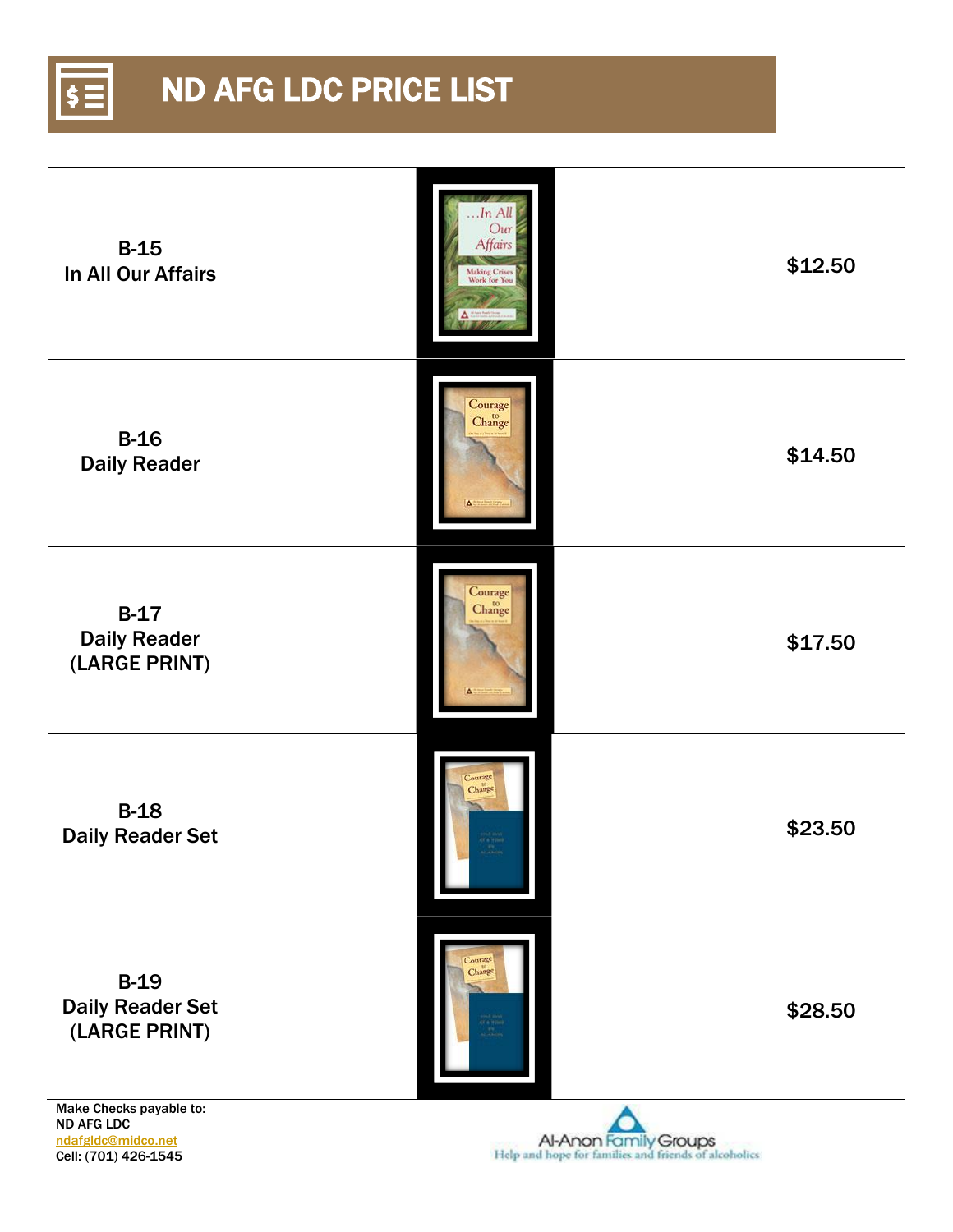

| $B-21$<br><b>From Survival to</b><br>Recovery                | <b>SURVIVAL</b><br><b>RECOVERY</b>                                           | \$16.50 |
|--------------------------------------------------------------|------------------------------------------------------------------------------|---------|
| $B-22$<br><b>How Al-Anon</b><br><b>Works</b><br>(HARD COVER) | $_{\rm L*A}$ non<br>WORKS                                                    | \$15.50 |
| $B-23$<br><b>Courage to Be Me</b>                            | <b>Living with Alcohelism</b>                                                | \$11.50 |
| $B-24$<br><b>Paths to Recovery</b>                           | Recovery<br>Al-Anon's<br>Steps,<br>Traditions,<br>and Concepts<br>Accompanie | \$19.50 |
| $B-27$<br><b>Daily Reader</b>                                | Hope for Today                                                               | \$14.50 |

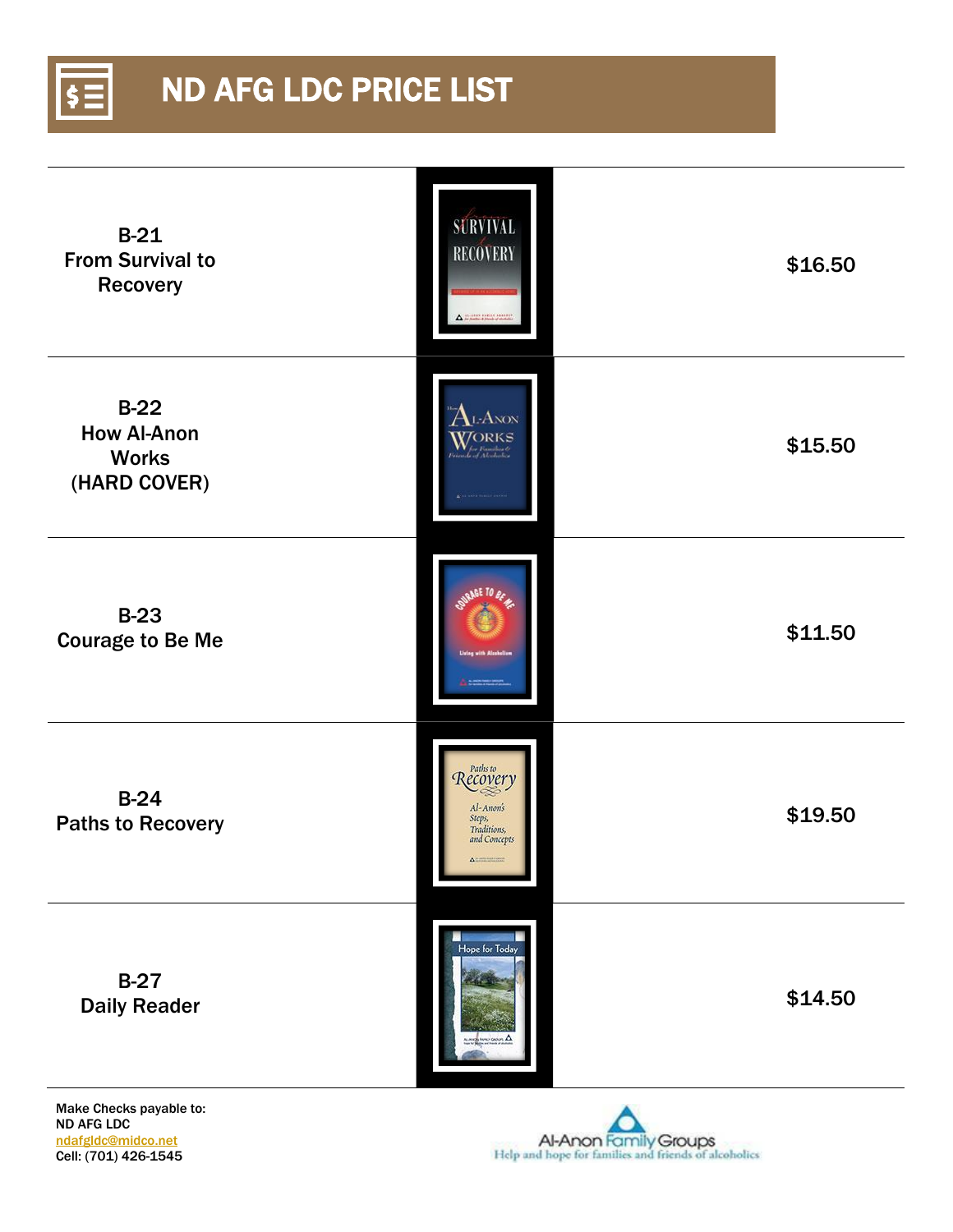

| $B-28$<br><b>Daily Reader</b><br>(LARGE PRINT)                   | Hope for Today                                            | \$17.50 |
|------------------------------------------------------------------|-----------------------------------------------------------|---------|
| $B-29$<br><b>Opening our</b><br><b>Hearts</b>                    | <b>Opening</b><br><b>Hearts</b><br>Transforming<br>Losses | \$14.50 |
| <b>B-30</b><br><b>Discovering</b><br><b>Choices</b>              | Discovering<br>Choices                                    | \$15.50 |
| <b>B-31</b><br><b>Many Voices, One</b><br>Journey                | Many Voices,<br>One Journey                               | \$16.50 |
| <b>B32</b><br><b>How Al-Anon</b><br><b>Works</b><br>(SOFT COVER) | $\mathbf{L}$ -Axox<br><b>VORKS</b><br>Volger Families &   | \$6.50  |

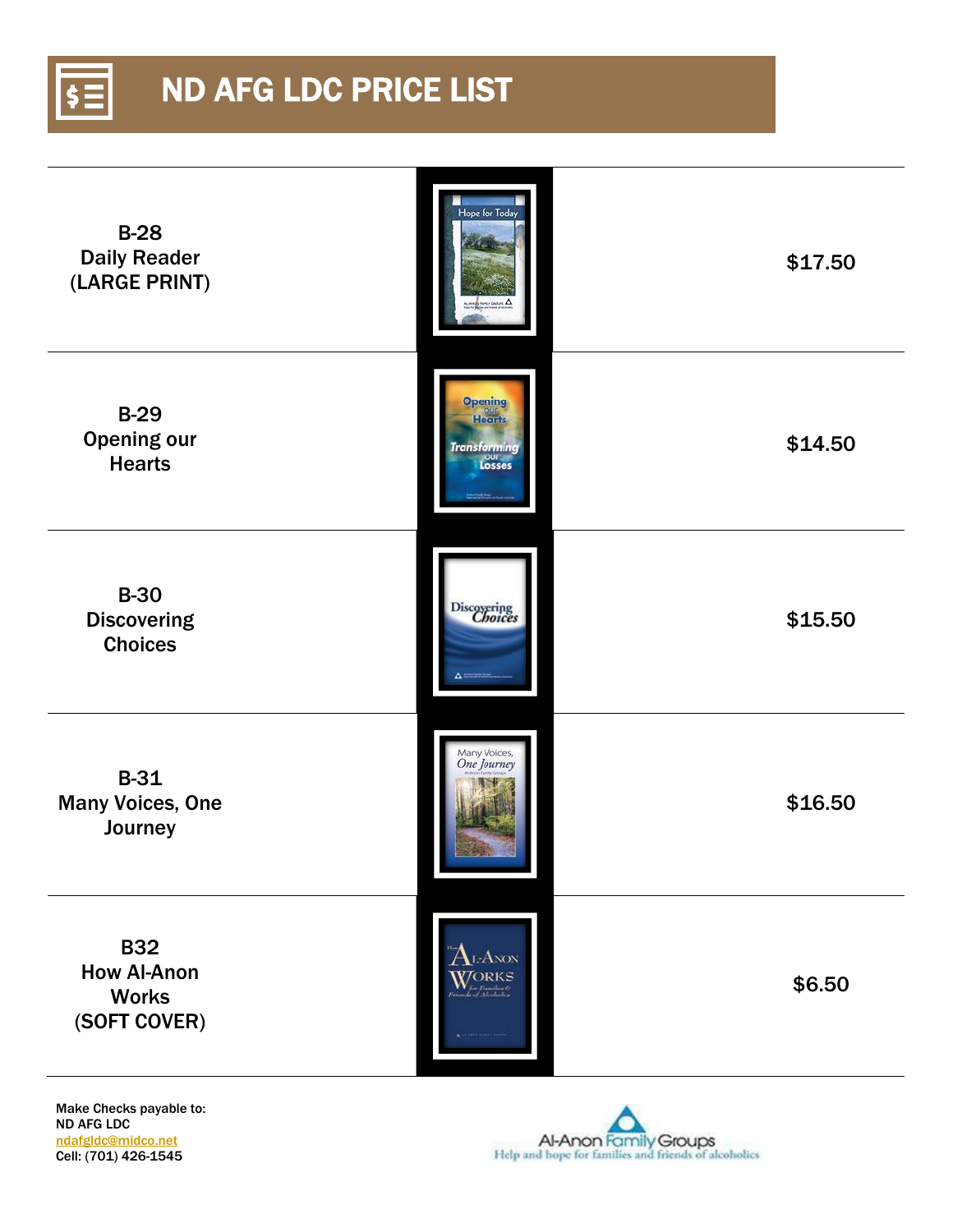

B-33 Intimacy in Alcoholic Relationships



\$11.50

Various Al-Anon Pamphlets are available and stocked with the ND AFG LDC. Please refer to the Al-Anon bookstore for listings and prices of the Pamphlets. If I do not have what you are looking for, I will order them for you. Please allow 2-3 weeks for delivery on itmes not in stock.

P-5 Blueprint for Progress (ORIGINAL VERSION)



\$4.00

P-24 AL-ANON/ALATEEN GROUPS AT WORK



\$1.00

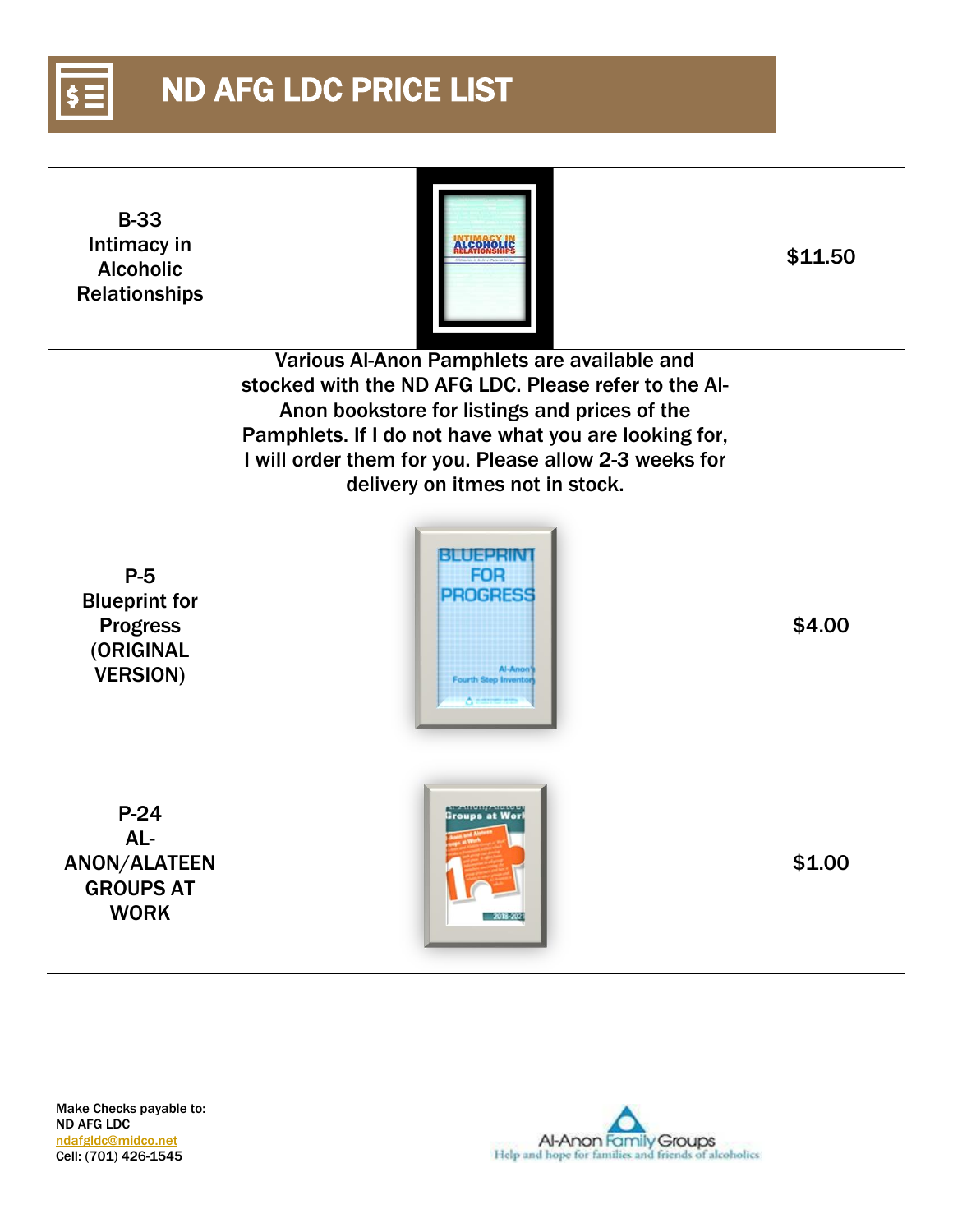

\$5.00

P-64 ALATEEN'S 4TH STEP INVENTORY

P-24/27 AL-ANON/ALATEEN SERVICE MANUAL



When I Got Busy, I Got

 $\Delta$ 

Al-Anor

\$5.00

**P-78** \$4.00



ND AFG LDC [ndafgldc@midco.net](mailto:ndafgldc@midco.net) Cell: (701) 426-1545

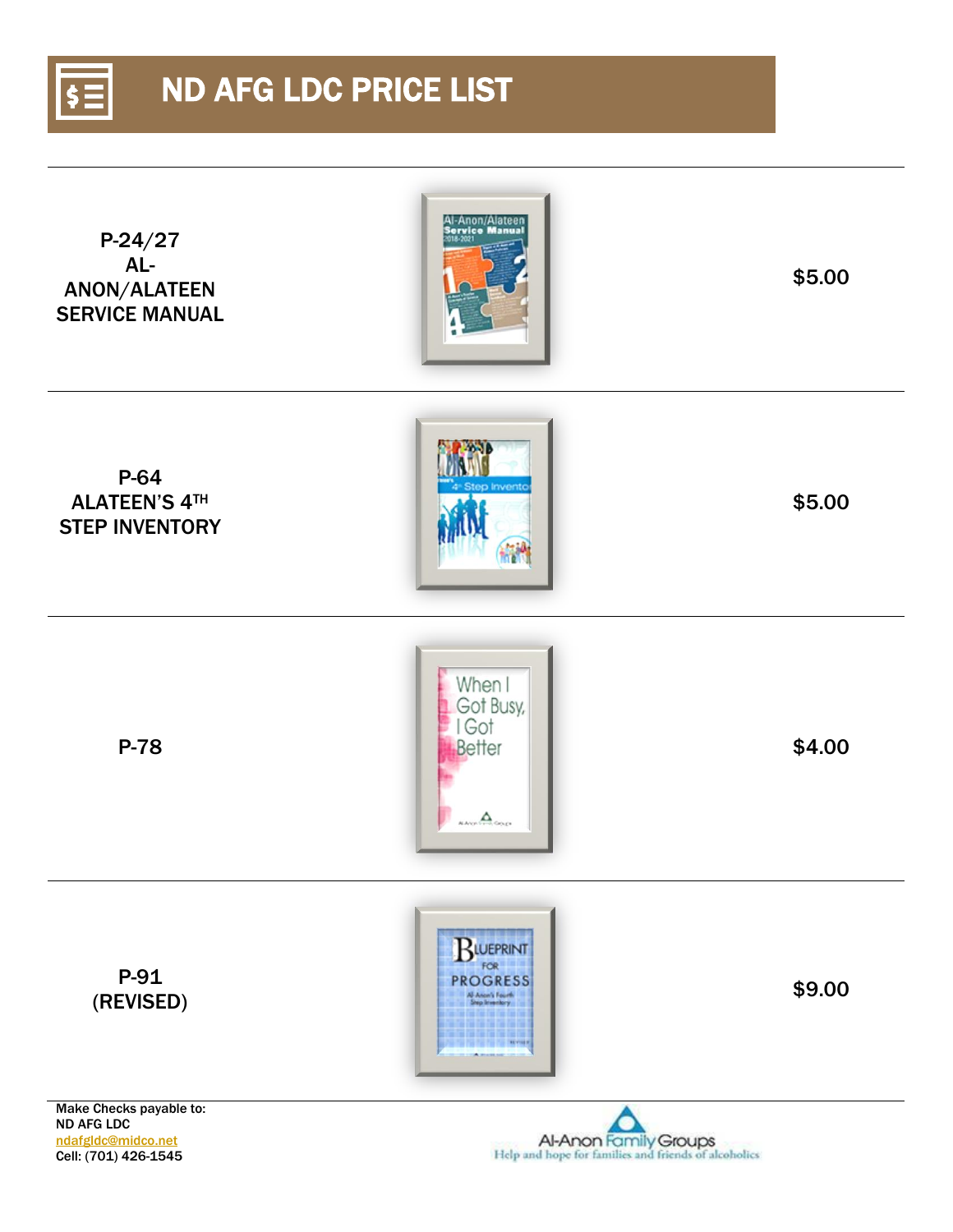

**Reaching for Personal**<br>Freedom P-92  $$15.00$ P-93 Recovery PATHS TO \$10.00 **RECOVERY** WORKBOOK icome<br>wcomer! K-10 Newcomer \$1.40 Packet  $A$ . I-Anon<br>amily Group<br>/elcome<br>dull' Childre K-21 Adult Children of **Alcoholics Alcoholics** \$2.00Newcomer Packet